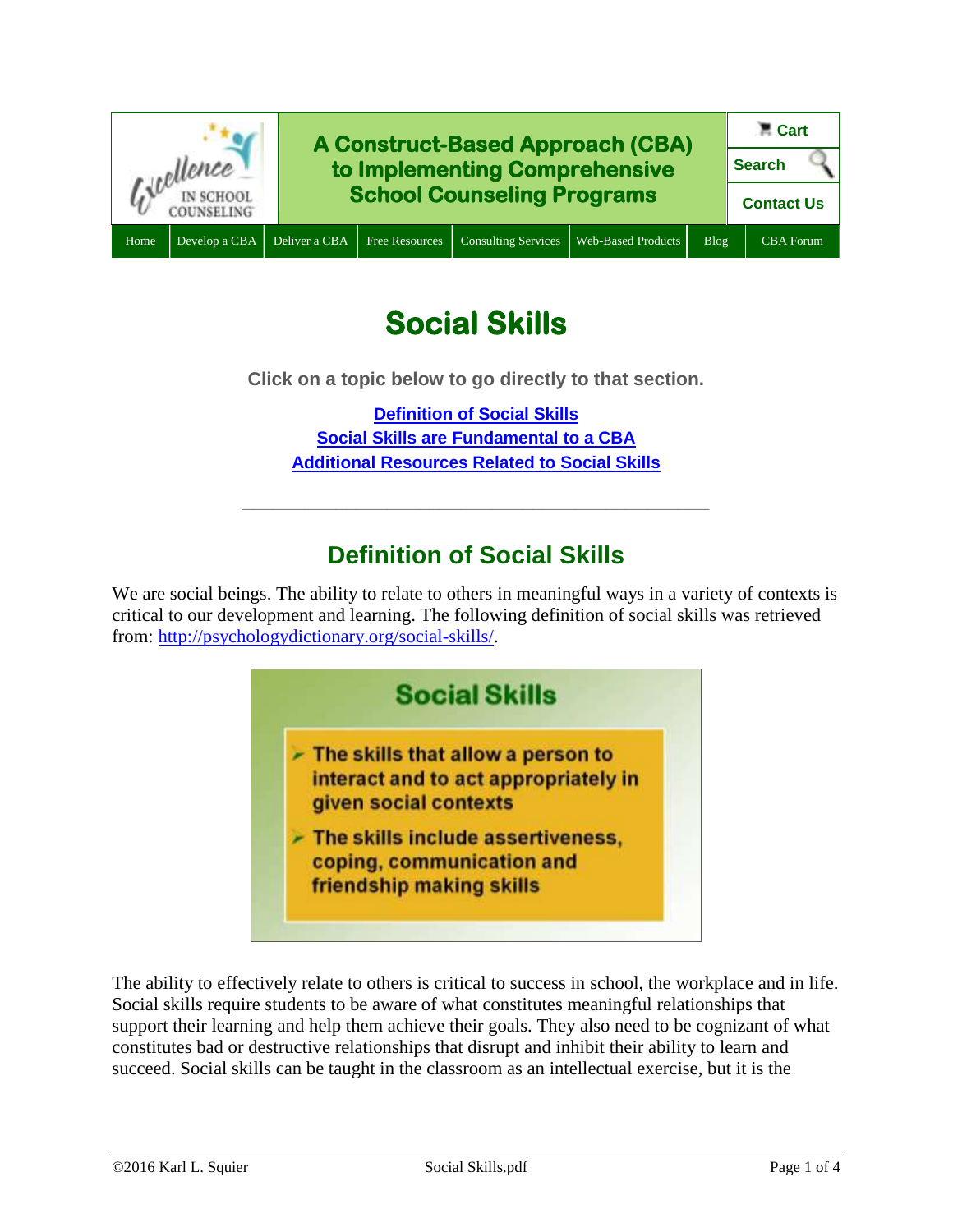actual experience of relating to others that provides the most powerful and meaningful opportunities to learn how to be socially competent.

Social skills demonstrate a basic respect for self and others, and a willingness to accept others for who they are despite differences in race, gender and beliefs. Learning how to be socially competent also means learning how to be culturally competent and sensitive to the needs and interests of others. Given the fact that we live in a very diverse society and world, it is important for students to understand that we are all human beings with similar needs and desires to live in a peaceful world with fulfilling lives.

It is also important to recognize that we, as humans, are socially interconnected through relationships and that we, as an evolving species, are also in relation with other sentient life forms and with the earth itself. Learning to be skilled socially and manifest appropriate ways to relate to each other in school can have a profound influence on how we treat each other and other species with which we share this earth.

## **Social Skills are Fundamental to a CBA**

<span id="page-1-0"></span>Social skills are built on a foundation of social and emotional learning. Research shows that social skills can be taught in school contexts. The CBA suggests that all students should develop good social skills through their interactions with the school counseling program. School counselors, therefore, have a responsibility to guide students in their social development.

This not only includes teaching students the characteristics of good relationships and how to form meaningful relationships, but also to help them learn strategies to change negative thinking and behavior patters. Counselor led anti-bullying conflict resolution programs are a good examples of ways in which school counselors can contribute to students' social competence and make schools safe learning environments for all students and their families.

## **Additional Resources Related to Social Skills**

<span id="page-1-1"></span>The Internet is a wonderful tool for accessing information on just about any topic. It has been invaluable in helping us to identify what research has demonstrated to be strongly related to students' academic achievement and well-being, and evidence-based practices that provide concrete examples of how to translate the research findings into meaningful learning opportunities that support student development.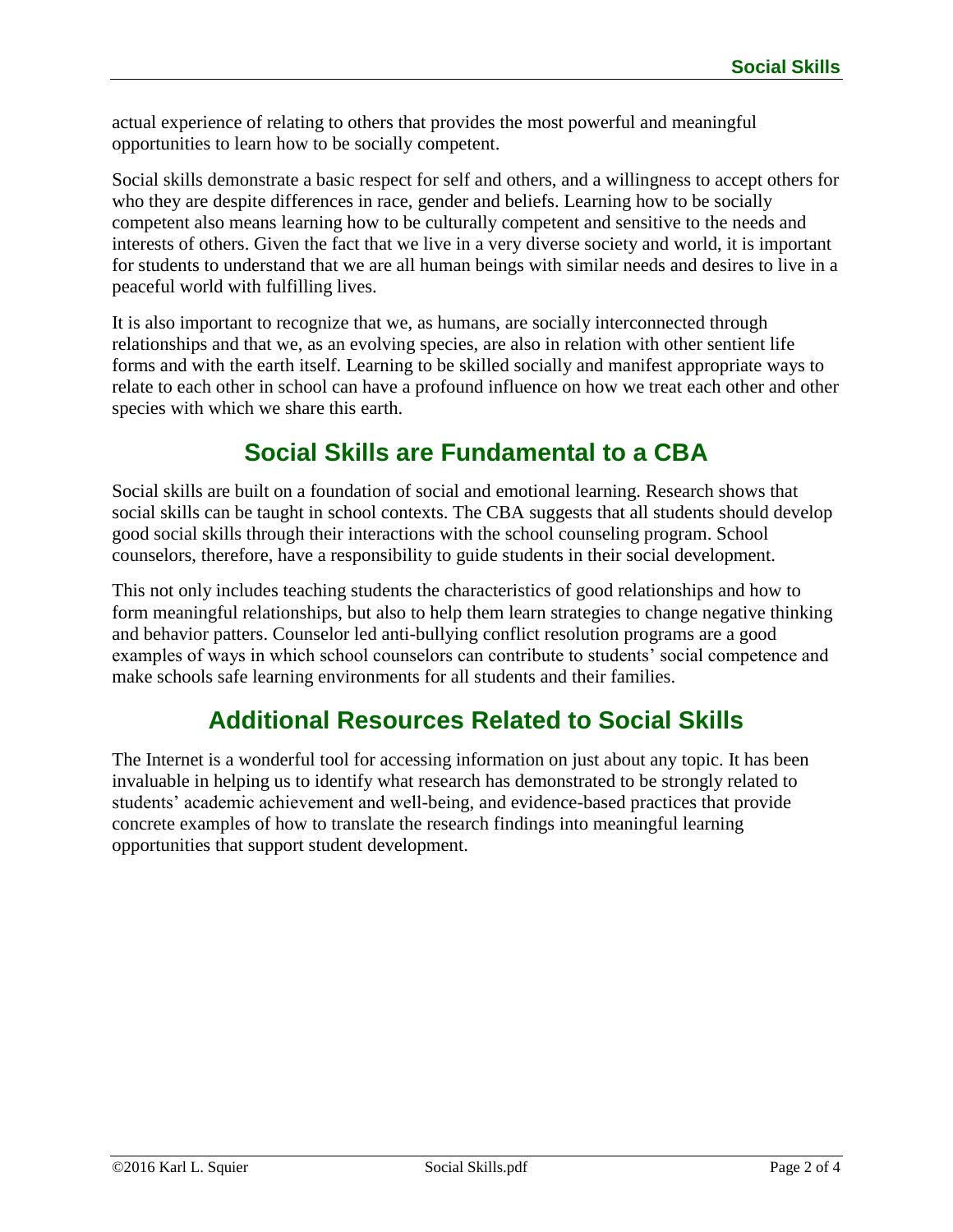

Staying informed about what works and does not work to help students achieve and succeed is one of the defining characteristics of a professional school counselor. Internet search engines can be used to develop a deeper understanding of the topics discussed on the CBA Website. To get you started, here are some additional resources you may find helpful. These resources, however, only scratch the surface of what is available on the Internet or in published books and articles. We encourage you to use search engines to find more resources that will increase your understanding and build your capacity to apply these ideas in your work as school counselors.

## **Videos**

Teaching social skills at the elementary level. Teachers discuss and give student examples of working on social skills such as working with partners.

### **[https://youtu.be/qCuyM0\\_KnSA](https://youtu.be/qCuyM0_KnSA)**

Video by the Center for Collaborative Classroom on "Teaching social skills to middle school students." It describes the use of prompts in teaching social skills.

**<https://youtu.be/6NGrzKLu6rI>**

## **Websites**

Using video modeling to teach social skills. Good list of social skills. Videos are embedded in the webpage.

**<http://www.watchmelearn.com/skill-development/social-skills>**

An article on "Social Skills and Academic Achievement" by Kathlyn Steedly, Amanda Schwartz, Michael Levin, and Stephen Luke at the Center for Parent Information and Resources website.

**[http://www.parentcenterhub.org/wp-content/uploads/repo\\_items/eesocialskills.pdf](http://www.parentcenterhub.org/wp-content/uploads/repo_items/eesocialskills.pdf)**